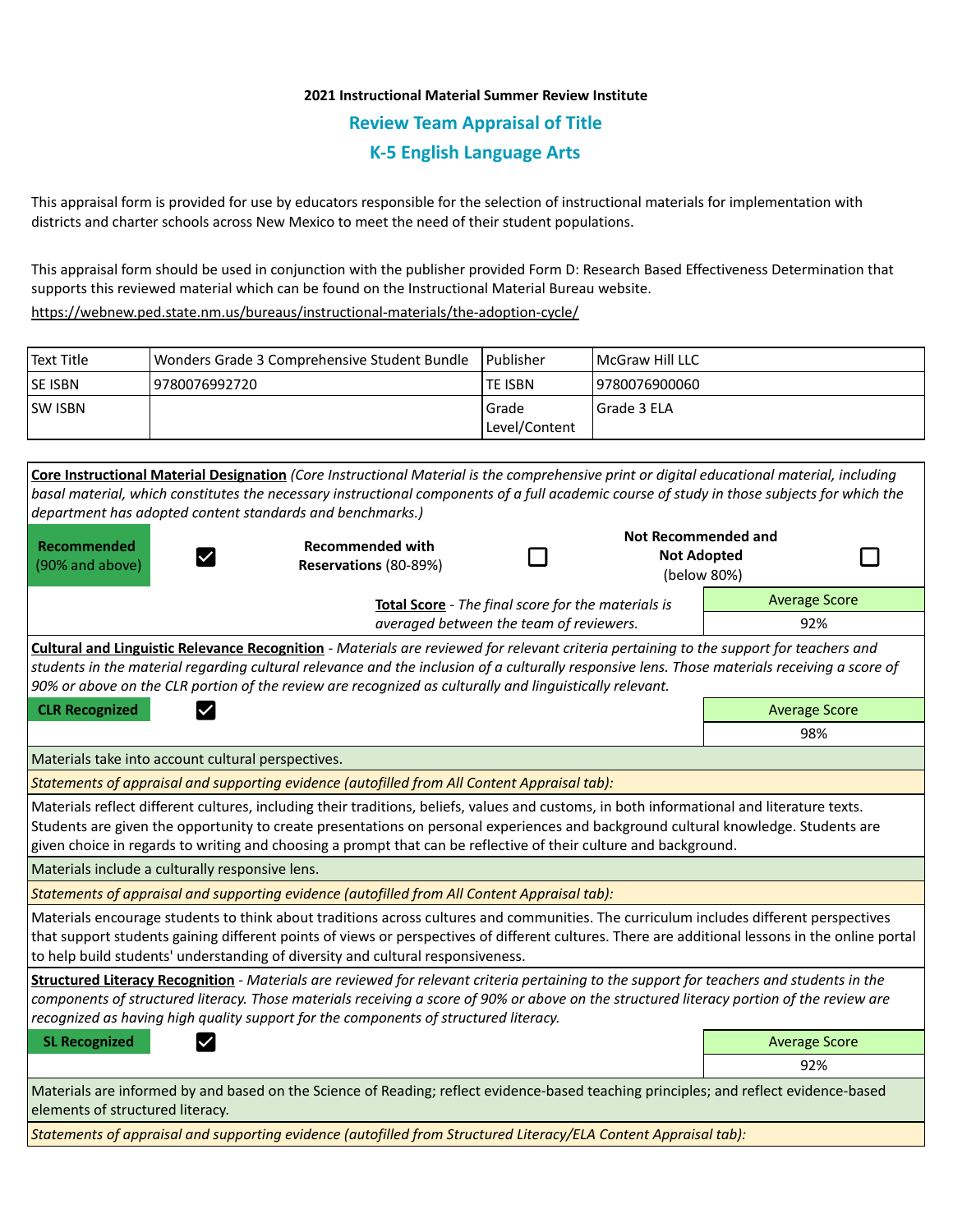The teacher edition shows an overview of weekly progression of comprehension skills, writing skills, language development, and foundational skills in a systematic way. Students are assessed in formal and informal settings to gauge understanding and differentiate instruction based on need. Teachers use formative assessments to gauge student learning in the guided practice and in the quick check. The progress monitoring page gives instructions on how to interpret assessment results and reteach content. Students work with visual aids, listen to the target texts, move into groups and pairs to discuss their work, and create a foldables to help organize their thoughts.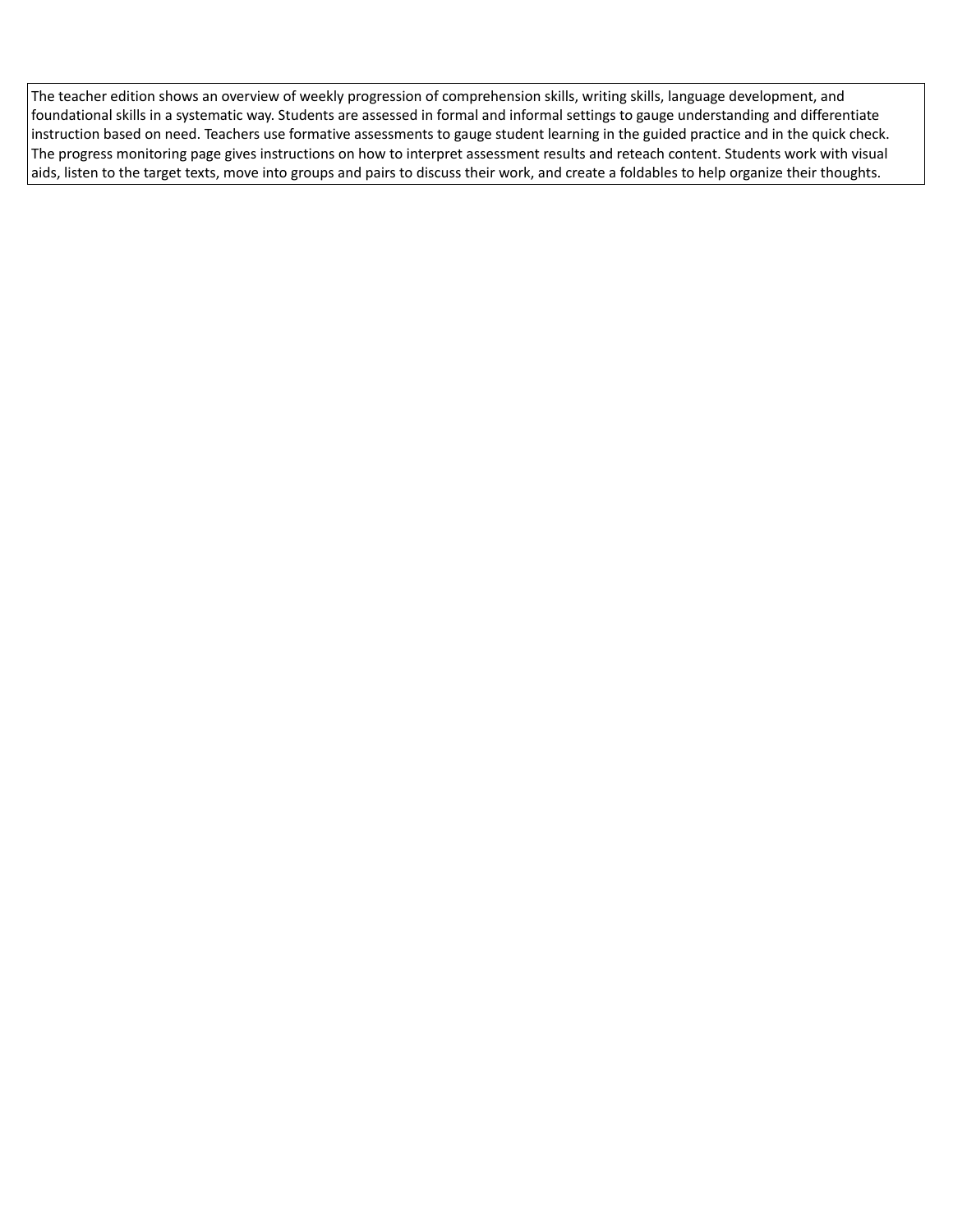**Standards Review** *- Materials are reviewed for alignment with the state adopted content standards, benchmarks and performance standards.*

Average Score

89%

Materials align with grade level ELA standards overall.

*Statements of appraisal and supporting evidence:* 

Materials align to the standards and are present at the beginning of each lesson. Standards are spiraled throughout the curriculum to ensure students' understanding and mastery of the content. Speaking and listening standards are incorporated into every genre study, as well as phonics, fluency and spelling lessons. Writing is embedded in every lesson and includes short term constructed response as well as long term projects and presentations.

Materials align to reading standards.

*Statements of appraisal and supporting evidence:* 

Materials align to the majority of the reading standards. Some of the materials are included in the Teacher's Edition only and teachers need to ensure they are addressed. Materials include a wide range of genres and include both informational and literature text sets. Fluency, phonics and comprehension are routinely taught within each genre study to ensure students' progression along the standards. Additional reading passages and phonics worksheets are available in digital and print formats to ensure student success and full understanding of the standard.

Materials align to writing standards.

*Statements of appraisal and supporting evidence:* 

Writing materials are highly aligned to the standards and provide multiple opportunities for students to create both long term and short term projects. Writing prompts are varied to ensure differing types of published work. Students write in response to varied texts including stories, poems, dramas, expository texts, narratives, and articles. Rubrics are provided for both students and teachers to help ensure consistency and maintain high expectations of writing.

Materials align to speaking and listening standards.

*Statements of appraisal and supporting evidence:* 

Materials align to the speaking and listening standards. Some materials are included in the Teacher's Edition only and teachers need to ensure they are addressed and teachers need to find supplemental material to ensure students explain their understanding in light of the discussions. Teacher editions provide multiple opportunities for students to engage in meaningful and deliberate discussions both in the moment and planned out. Students build their speaking and listening skills through projects, presentations, discussions and peer conferences throughout the year.

Materials align to language standards.

*Statements of appraisal and supporting evidence:* 

Materials align to the language standards and provide options for language skill development primarily in the online version. Materials include worksheets, interactive games and graphic organizers. The materials allow students to spiral their knowledge throughout the curriculum to ensure deep understanding and mastery.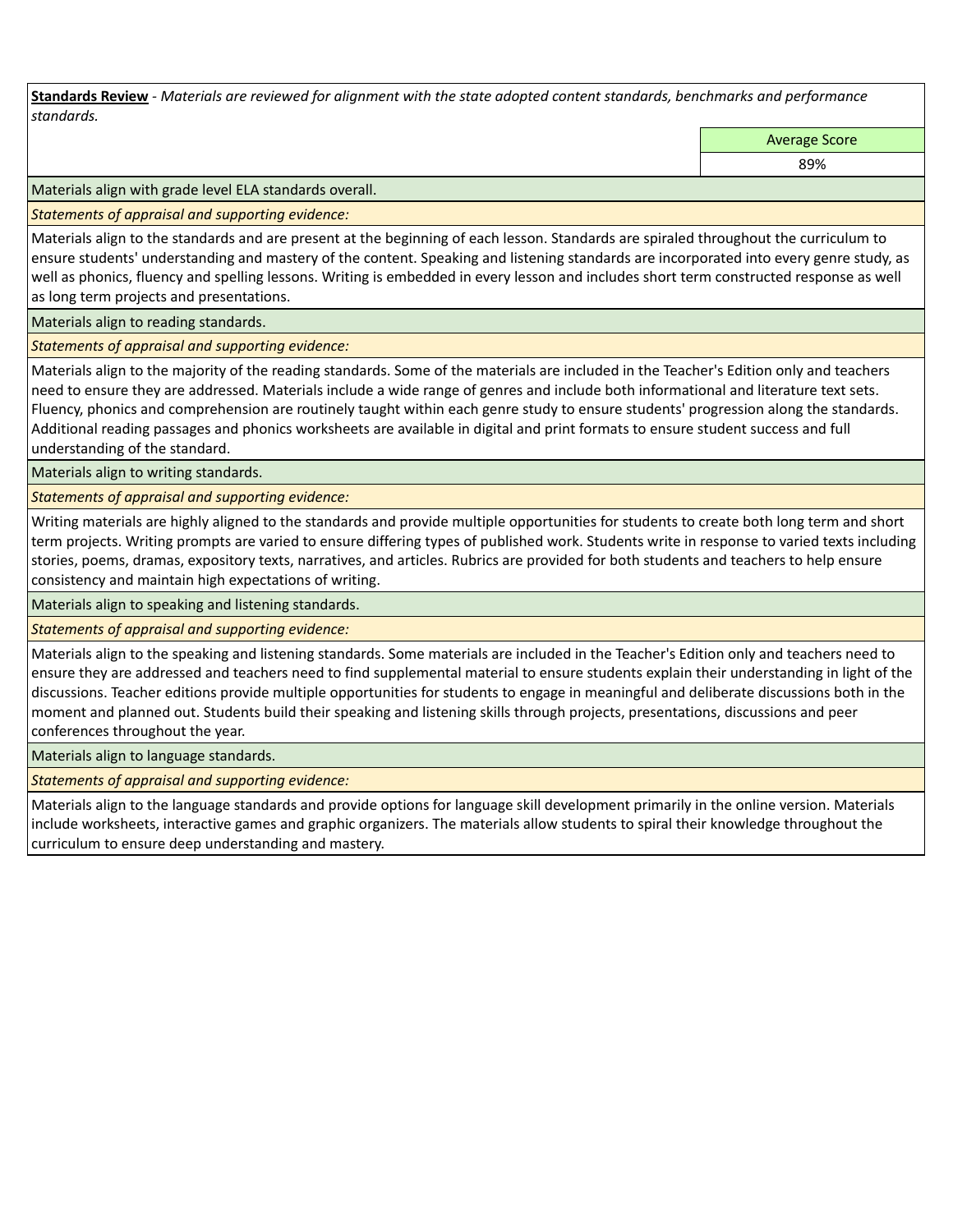**Structured Literacy Review** *- Materials are reviewed for relevant criteria pertaining to the support for teachers and students in the components of structured literacy.*

Average Score

92%

Materials are informed by and based on the Science of Reading; reflect evidence-based teaching principles; and reflect evidence-based elements of structured literacy.

*Statements of appraisal and supporting evidence:*

The teacher edition shows an overview of weekly progression of comprehension skills, writing skills, language development, and foundational skills in a systematic way. Students are assessed in formal and informal settings to gauge understanding and differentiate instruction based on need. Teachers use formative assessments to gauge student learning in the guided practice and in the quick check. The progress monitoring page gives instructions on how to interpret assessment results and reteach content. Students work with visual aids, listen to the target texts, move into groups and pairs to discuss their work, and create a foldables to help organize their thoughts.

**ELA Content Review** *- Materials are reviewed for relevant criteria pertaining to the support for teachers and students in the specific content area reviewed.*

> Average Score 100%

Materials provide sequential, cumulative instruction and practice opportunities for a full range of foundational skills.

*Statements of appraisal and supporting evidence:* 

Materials include different texts at various lexile levels, including leveled readers, for differentiated small group instruction including specific readers for English Language Learner standards and development. Teacher edition materials provide opportunities scaffolded throughout the units to build foundational, phonics, fluency, and reading comprehension skills. In addition, each genre study culminates in a spiral review week where students review the standards they have been taught and work on showing their mastery.

Materials provide a selection and range of high-quality texts worthy of students' time and attention, exhibiting exceptional craft and thought and/or providing useful information.

*Statements of appraisal and supporting evidence:* 

The literature anthology and Reading Writing Companion contain content rich texts including informational and literature texts such as classics, contemporary, science and social studies works. Independent reading materials that align to the content being taught are shown for students to use and increase their independent reading skills.

Questions in the materials are high-quality text-dependent and text-specific questions. The overwhelming majority of these questions are text-specific and draw student attention to the particulars in the text.

*Statements of appraisal and supporting evidence:* 

Students have access to anchor texts. They answer text-related questions and cite text evidence for both questions and when referring to the text in their writing. The Reading Writing Companion outlines the process of asking and answering questions while referring directly back to the text and giving students independent and guided time to learn the skill as well as learning how to make inferences. In addition, students are encouraged to work collaboratively with their peers to help gain understanding and small group discussion skills.

Materials provide scaffolding and supports to enable students' learning of English language arts.

*Statements of appraisal and supporting evidence:* 

The Access Complex Texts section helps students at all reading levels comprehend the complex texts being discussed by connecting to ideas and knowledge students already possess. The leveled readers and the grade level texts are differentiated so students have access to the same information being provided but at different reading levels. Students progress from DOK 1-DOK 4 through the Close Reading Routines included in the teacher editions and reading/writing companions. Instruction for English Language Learners is scaffolded for teachers throughout the curriculum in the leveled readers and the English Language Learner Scaffold is present within each lesson.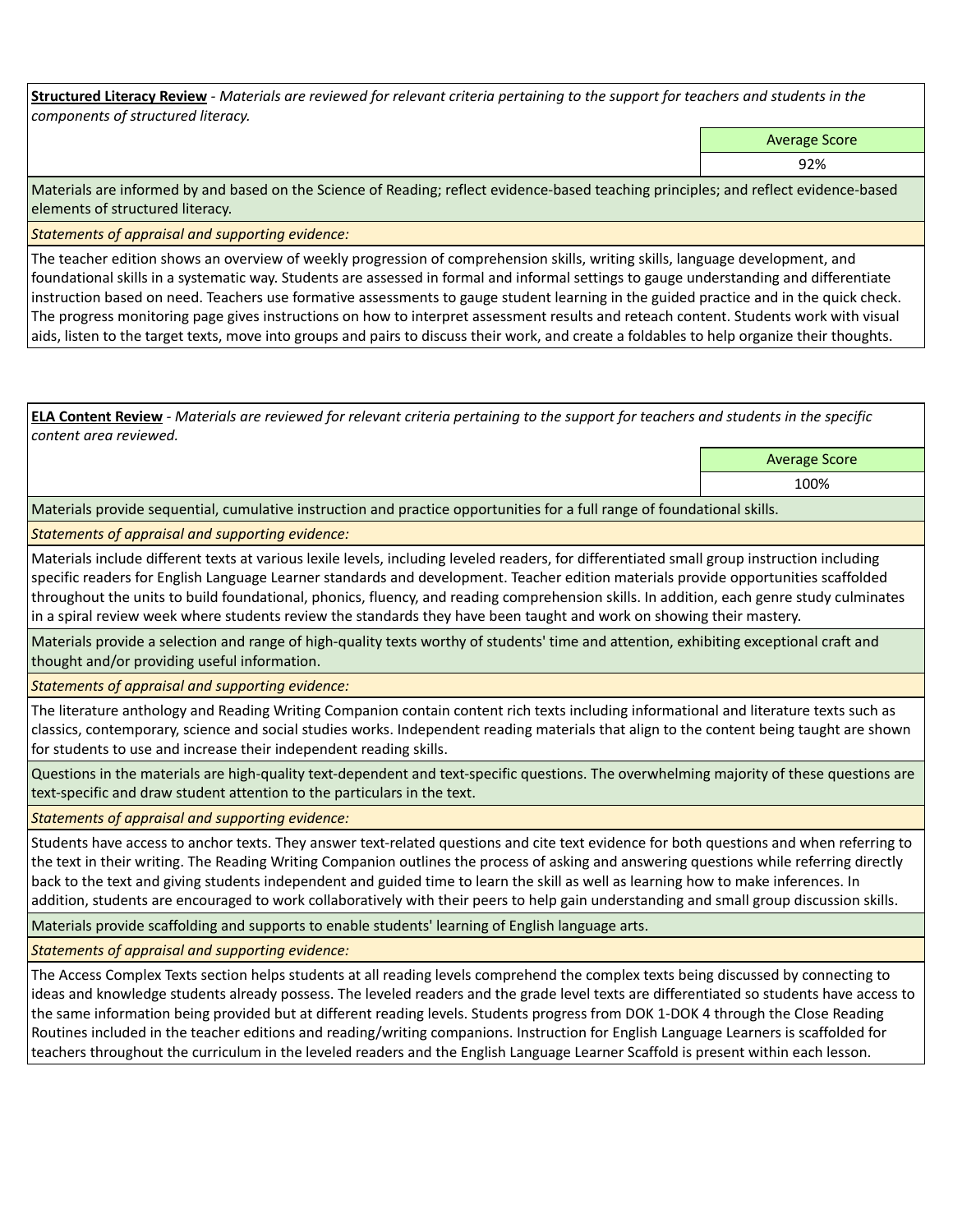**All Content Review** *- Materials are reviewed for relevant criteria pertaining to the support for teachers and students in the material regarding the progression of the standards, lesson structure, pacing, assessment, individual learners and cultural relevance.*

Average Score

97%

Materials are coherent and consistent with the standards that all students should study in order to be college and career ready.

*Statements of appraisal and supporting evidence:*

All the standards outlined in the CCSS are targeted and taught within the curriculum. Materials allow students to go through the entire standard with modeled help and independent practice. Differentiated instruction lesson design allows for students to fully learn each standard at their level. Students have ample opportunities to practice their skills through spiraled content present at the end of every genre study. Digital and multimedia resources are available for students and for teachers to assign to elevate students' technology skills.

Materials are well designed and take into account effective lesson structure and pacing.

*Statements of appraisal and supporting evidence:*

A scope and sequence is included for teachers including genre focus, read aloud, shared read, literature anthology, leveled reader, vocabulary, comprehension, phonics and spelling, fluency, writing and grammar, and research and inquiry. In addition, a suggested weekly lesson plan is included for teachers to use as a guide and includes all digital and optional materials teachers and students can access. Objectives are clear, measureable and standards aligned. Opportunities for differentiated instruction are present in leveled reader small groups. The materials, both print and online, are well designed to facilitate strong lesson plan development with correlation to the CCSS. Visual design remains consistent throughout all the lessons with the same daily routines.

Materials support teacher planning, learning, and understanding of the standards.

*Statements of appraisal and supporting evidence:*

Weekly lesson plans are included to help guide teachers in their lesson planning and include all optional digital activities. Instructional strategies for teachers include specific activities for students approaching, on level, and beyond grade level, as well as for English Language Learners. At the end of each genre study there is a spiral review week for students to solidify the knowledge they have gained in their study.

Materials offer teachers resources and tools to collect ongoing data about student progress on the standards.

*Statements of appraisal and supporting evidence:*

Materials include multiple summative and formative assessments, including questions and projects, that are clearly defined by objectives and provide differentiated options for ELL students. Materials include aligned score guidelines for assessments as well as guidance in interpreting student performance and further instruction. Materials include many rubrics to support the grading of writing and student presentations.

Materials support effective use of technology to enhance student learning.

*Statements of appraisal and supporting evidence:*

Digital learning opportunities are integrated throughout the student experience. Materials include games, videos, inquiry space, and vocabulary cards, as well as online assessments and rubrics. Projects offer the opportunity to utilize technology in terms of research and publishing.

Materials can be easily customized for individual learners.

*Statements of appraisal and supporting evidence:* 

Materials provide differentiation for students who are approaching, on level, and beyond grade level, as well as for English Language Learners. Materials include activities for students to make interdisciplinary connections as well as personal experience connections. In the progress monitoring section, teachers are provided with targeted suggestions to help reteach content students have not shown mastery on.

Materials give all students extensive opportunities and support to explore key concepts.

*Statements of appraisal and supporting evidence:*

Teachers can assign materials that include summaries in other languages to help build upon students' home culture and language. Students are provided scaffolded instruction to support their language needs. The materials provide explicit instruction with in the genre study that is then revisited in the spiral review week at the end to ensure students have fully grasped and can utilize the concept or skill.

Materials take into account cultural perspectives.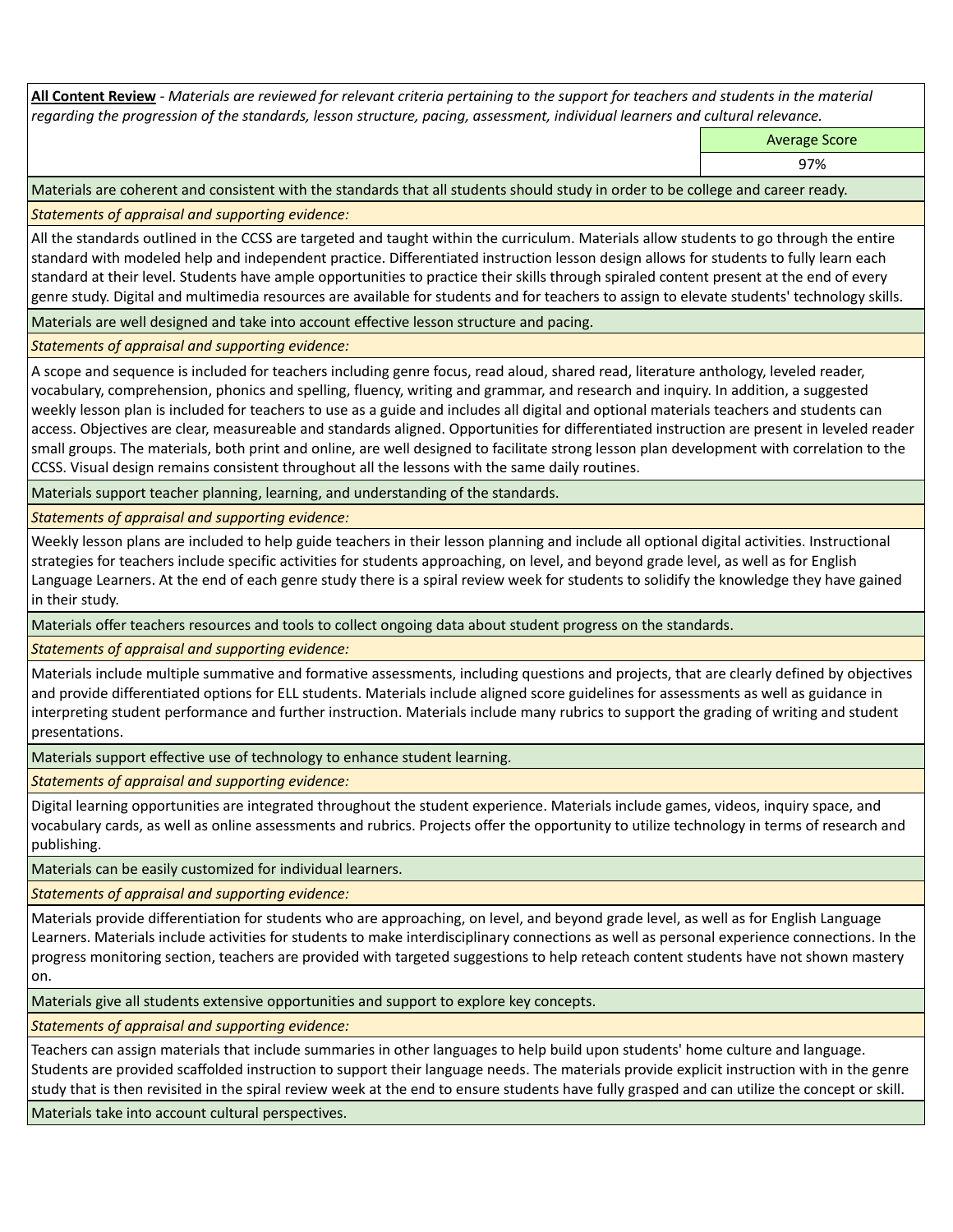*Statements of appraisal and supporting evidence:*

Materials reflect different cultures, including their traditions, beliefs, values and customs, in both informational and literature texts. Students are given the opportunity to create presentations on personal experiences and background cultural knowledge. Students are given choice in regards to writing and choosing a prompt that can be reflective of their culture and background.

Materials include a culturally responsive lens.

*Statements of appraisal and supporting evidence:*

Materials encourage students to think about traditions across cultures and communities. The curriculum includes different perspectives that support students gaining different points of views or perspectives of different cultures. There are additional lessons in the online portal to help build students' understanding of diversity and cultural responsiveness.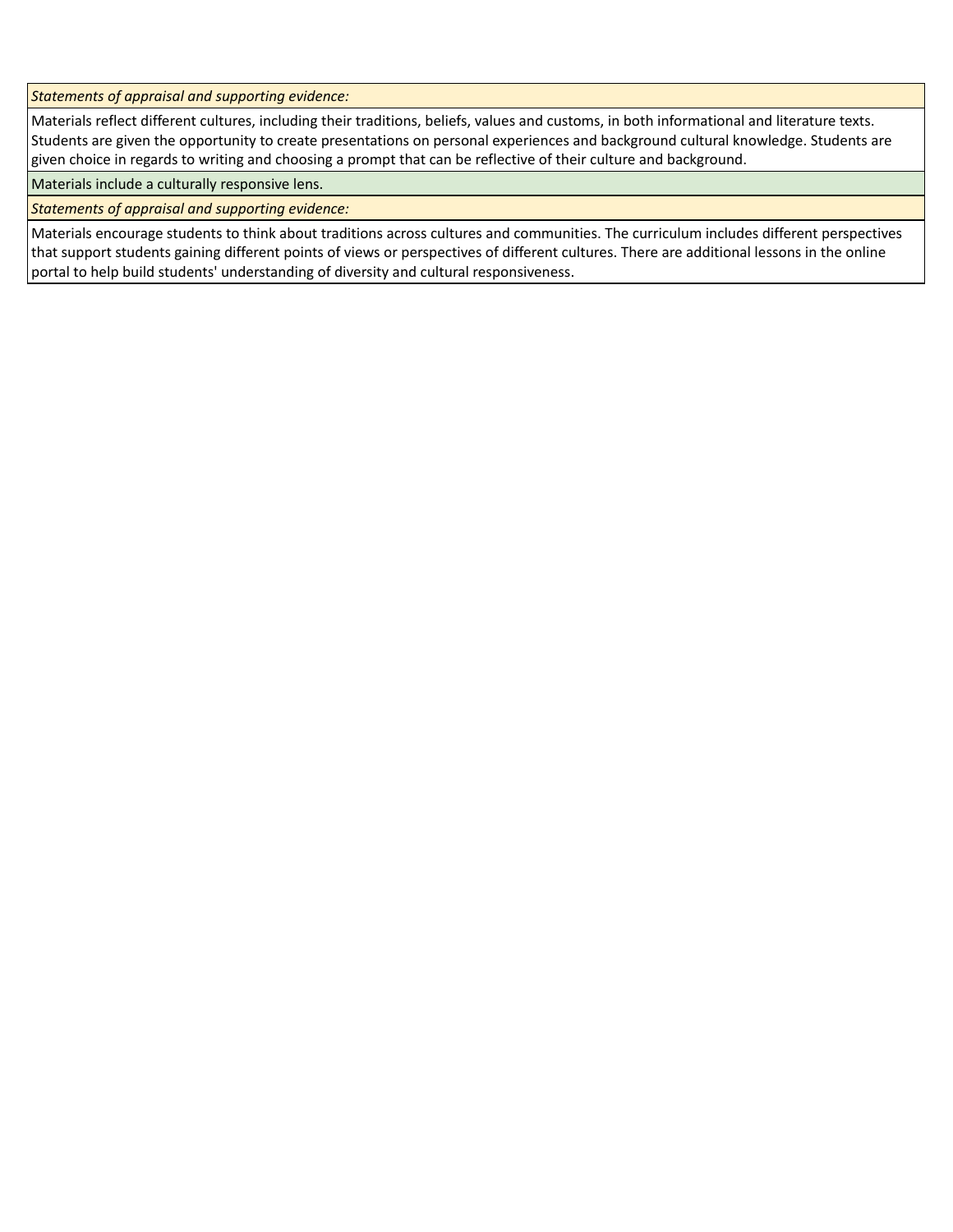**Reviewers' Professional Summation** *- These materials are reviewed by Level II and Level III educators from across New Mexico. The reviewers have brought their knowledge, experience and expertise into the review of these materials. They offer here their individual summary of the material as a whole.*

Reviewer #: 31

*Background and experience:*

Level III with 6 years of experience teaching third and fourth grade. I am a National Board Certified educator certified in Middle Child Generalist. I am TESOL endorsed as well as a National Geographic certified educator. In addition, I have worked with the state in their development of the New Mexico Instructional Scope (NMIS) and NMIS 2.0.

## *Professional summary of material:*

Wonders Grade 3 provides high quality instructional resources and materials to teach the third grade standards for English Language Arts. The third grade standards that are addressed are aligned as well as spiraled throughout the curriculum to ensure students have mastered the material over the course of the year. Wonders includes a detailed scope and sequence to aid in teachers' understanding of the curriculum's progression and to aid in their lesson planning and structure. In addition, weekly lesson plans are provided that include all materials from the curriculum as well as the optional online and digital components. Objectives and vocabulary are outlined within each lesson to help teachers understand the focus of the lesson. The curriculum is split into 6 separate units with individual genre studies as well as a spiral review week at the end of each genre study. The student editions are colorful and engaging and provide students with access to complex and interesting texts within their lexile band. Digital materials provide additional learning opportunities for students to increase their technology skills as well as provide alternative means of instruction. The materials provide ample instruction for English Language Learners and the curriculum has a strong focus on structured literacy and culturally and linguistically responsive instruction. Overall, I believe that this curriculum will encourage high quality instruction and will aid in meeting the needs of diverse learners across the state.

Reviewer #: 32

*Background and experience:*

Level III teacher with 18 years of teaching experience in elementary education. Bachelor's degree in elementary education with endorsement in Bilingual Education, Gifted Education, TESOL. Master's degree in Guidance and Counseling: School Counseling and Licensed Professional Counseling. I have worked with the state in their development of the New Mexico Instructional Scope (NMIS).

## *Professional summary of material:*

Wonders Grade 3 curriculum provides high quality instruction and materials that cover the CCSS standards across ELA content standards to include literature, informational text, foundational, writing, speaking, listening, and writing skills. It is divided into six units with individual genre studies included in the units. Wonders includes a detailed scope and sequence for teachers as well as weekly lessons that include vocabulary, phonics, grammar, and spelling instruction pieces. Instructional strategies for teachers include specific activities for students approaching, on level, beyond grade level, as well as for English Language Learners and instructions for small group instructional activities for students. Students engage in whole group instruction, small group instruction, peer collaborations, and independent practice. The writing tasks at the end of every unit provide students with the opportunity to create personal pieces and research based projects that they present to the class. Wonders includes multiple summative and formative assessments, progress monitoring, informal and formal assessments, and checks for success. The materials include a variety of both informational and fictional text in both print and digital formats. Digital format includes videos, games, online assessment, rubrics, leveled readers, and practice book. Print materials for students include a Reading/Writing Companion and Literature Anthology. Wonders has direct instruction for English Language Learners and focuses on culturally and linguistically responsive instruction. It also includes school-to-home family communication letters and ebooks for main selections in nine different languages. Overall, I believe that this curriculum provides high quality instruction for ELA.

## Reviewer #: 33

*Background and experience:*

Level II teacher with 7 years of teaching experience in elementary education. Bachelor's degree in elementary education with endorsements in ELA and TESOL.

*Professional summary of material:*